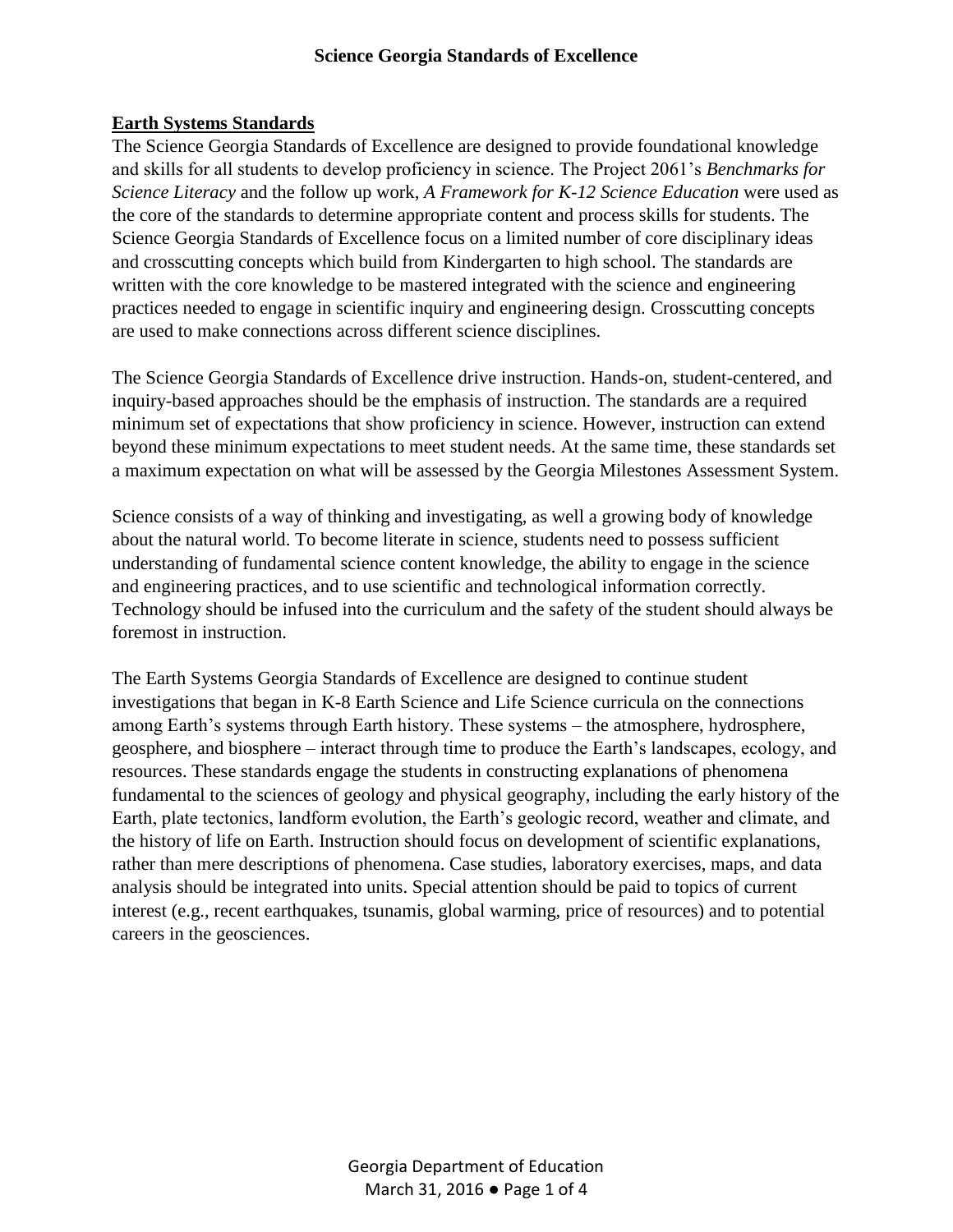# **Earth Systems**

### **SES1. Obtain, evaluate, and communicate information to investigate the composition and formation of Earth systems, including the Earth's place in the solar system.**

- a. Construct an explanation of the origins of the solar system from scientific evidence including the composition, distribution and motion of solar system objects. (*Clarification statement:* The nebular hypothesis should be included in this element.)
- b. Ask questions to evaluate evidence for the development and composition of Earth's early systems, including the geosphere (crust, mantle and core), hydrosphere and atmosphere. (*Clarification statement:* The differentiation by density of Earth into crust, mantle and core should be included in this element.)
- c. Develop a model of the physical composition of Earth's layers using multiple types of evidence (e.g., Earth's magnetic field, composition of meteorites and seismic waves). (*Clarification statement:* Earth's layers should include crust, mantle, inner core and outer core.)

# **SES2. Obtain, evaluate, and communicate information to understand how plate tectonics creates certain geologic features, landforms, Earth materials, and geologic hazards.**

a. Construct an explanation based on evidence that describes the mechanisms causing plate tectonic motion.

(*Clarification statement:* The role of radioactive decay as the source of energy that drives the process of convection should be studied as part of this element).

- b. Develop and use models for the different types of plate tectonic settings (convergent, divergent and transform boundaries). (*Clarification statement:* Subduction zones, continental collisions, rift zones, and ocean basins should be included.)
- c. Construct an explanation that communicates the relationship of geologic features, landforms, Earth materials and geologic hazards to each plate tectonic setting.
- d. Ask questions to compare and contrast the relationship between transformation processes of all rock types (sedimentary, igneous, and metamorphic) and specific plate tectonic settings. (*Clarification statement:* The plate tectonic settings to be considered here are continental collision, subduction zone, mid-ocean ridge, transformation fault, hot spot, and passive zone.)
- e. Construct an argument using multiple forms of evidence that supports the theory of plate tectonics (e.g., fossils, paleomagnetism, seafloor age, etc.).

# **SES3. Obtain, evaluate, and communicate information to explore the actions of water, wind, ice, and gravity as they relate to landscape change.**

- a. Plan and carry out an investigation that demonstrates how surface water and groundwater act as the major agents of physical and chemical weathering.
- b. Develop a model of the processes and geologic hazards that result from both sudden and gradual mass wasting.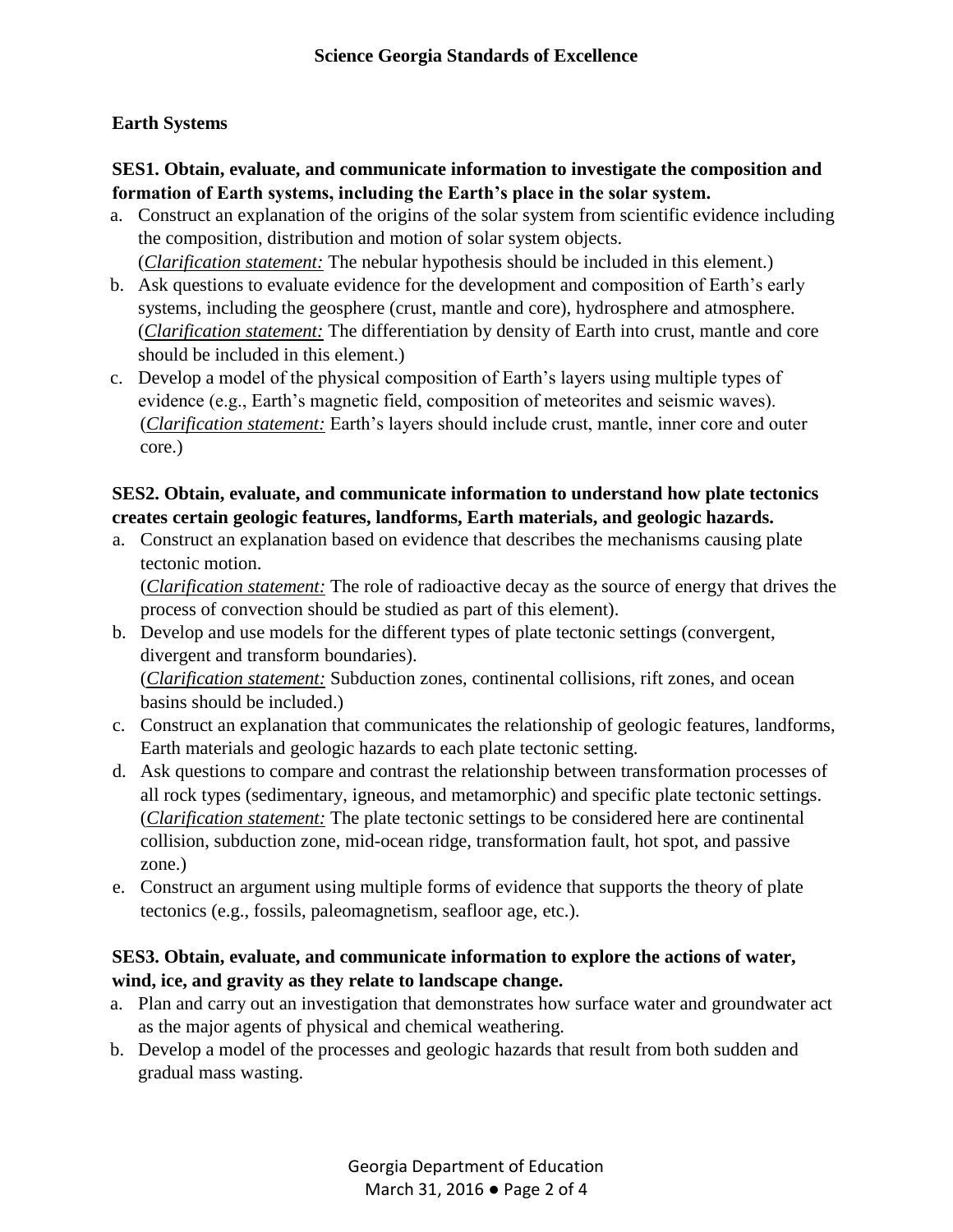- c. Construct an explanation that relates the past and present actions of ice, wind, and water to landform distribution and landscape change.
- d. Construct an argument based on evidence that relates the characteristics of the sedimentary materials to the energy by which they were transported and deposited.

# **SES4. Obtain, evaluate, and communicate information to understand how rock relationships and fossils are used to reconstruct the Earth's past.**

- a. Use mathematics and computational thinking to calculate the absolute age of rocks using a variety of methods (e.g., radiometric dating, rates of erosion, rates of deposition, and varve count).
- b. Construct an argument applying principles of relative age (superposition, original horizontality, cross-cutting relations, and original lateral continuity) to interpret a geologic cross-section and describe how unconformities form.
- c. Analyze and interpret data from rock and fossil succession in a rock sequence to interpret major events in Earth's history such as mass extinction, major climatic change, and tectonic events.
- d. Construct an explanation applying the principle of uniformitarianism to show the relationship between sedimentary rocks and their fossils to the environments in which they were formed.
- e. Construct an argument using spatial representations of Earth data that interprets major transitions in Earth's history from the fossil and rock record of geologically defined areas. (*Clarification statement:* Students should use maps and cross-sections with a focus on Georgia.)

### **SES5. Obtain, evaluate, and communicate information to investigate the interaction of solar energy and Earth's systems to produce weather and climate.**

- a. Develop and use models to explain how latitudinal variations in solar heating create differences in air pressure, global wind patterns, and ocean currents that redistribute heat globally.
- b. Analyze and interpret data (e.g., maps, meteograms, and weather apps) that demonstrate how the interaction and movement of air masses creates weather.
- c. Construct an argument that predicts weather patterns based on interactions among ocean currents, air masses, and topography.
- d. Analyze and interpret data to show how temperature and precipitation produce the pattern of climate regions (zones) on Earth.
- e. Construct an explanation that describes the conditions that generate extreme weather events (e.g., hurricanes, tornadoes, and thunderstorms) and the hazards associated with these events.
- f. Construct an argument relating changes in global climate to variation to Earth/sun relationships and atmospheric composition.